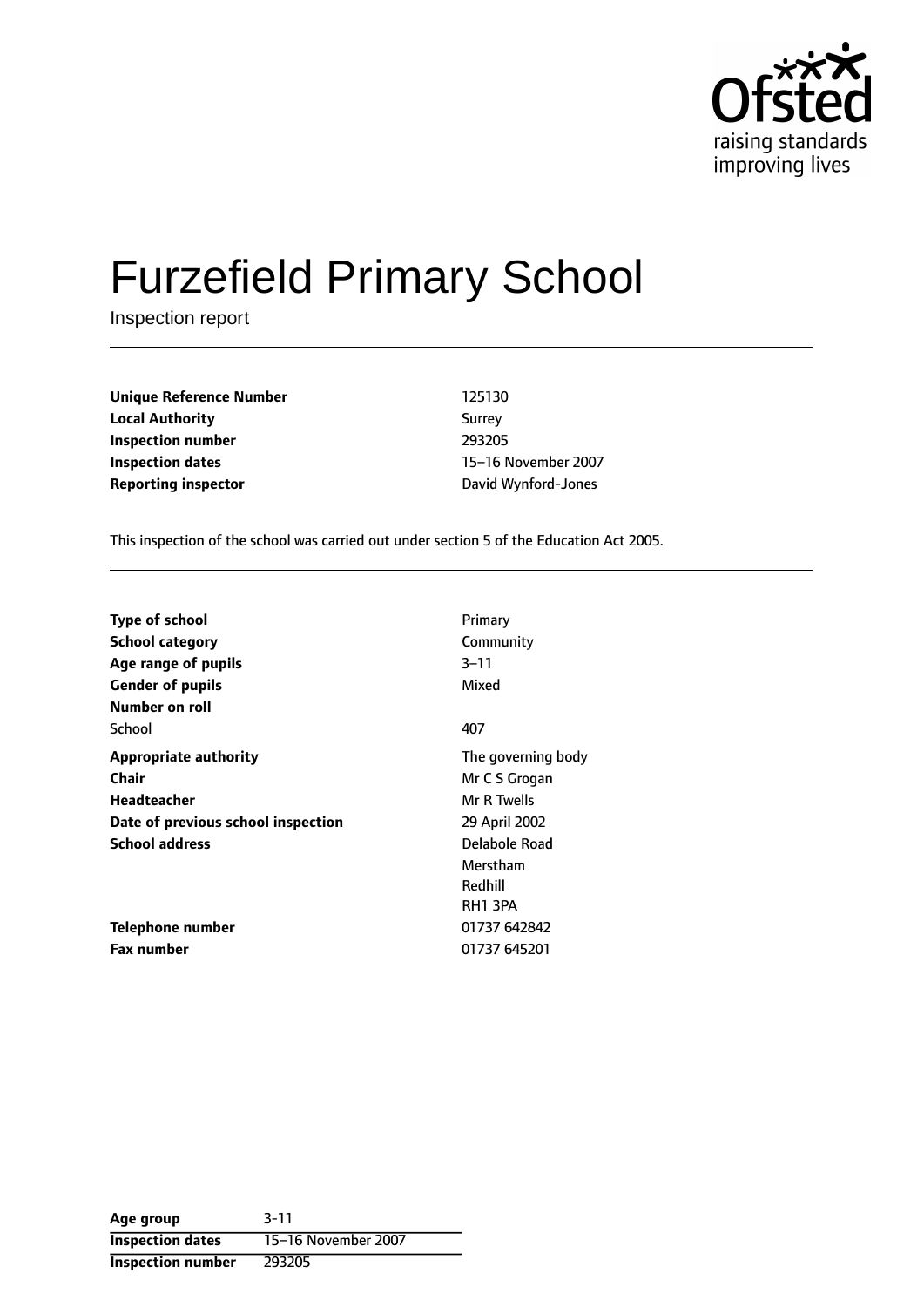.

© Crown copyright 2007

#### Website: www.ofsted.gov.uk

This document may be reproduced in whole or in part for non-commercial educational purposes, provided that the information quoted is reproduced without adaptation and the source and date of publication are stated.

Further copies of this report are obtainable from the school. Under the Education Act 2005, the school must provide a copy of this report free of charge to certain categories of people. A charge not exceeding the full cost of reproduction may be made for any other copies supplied.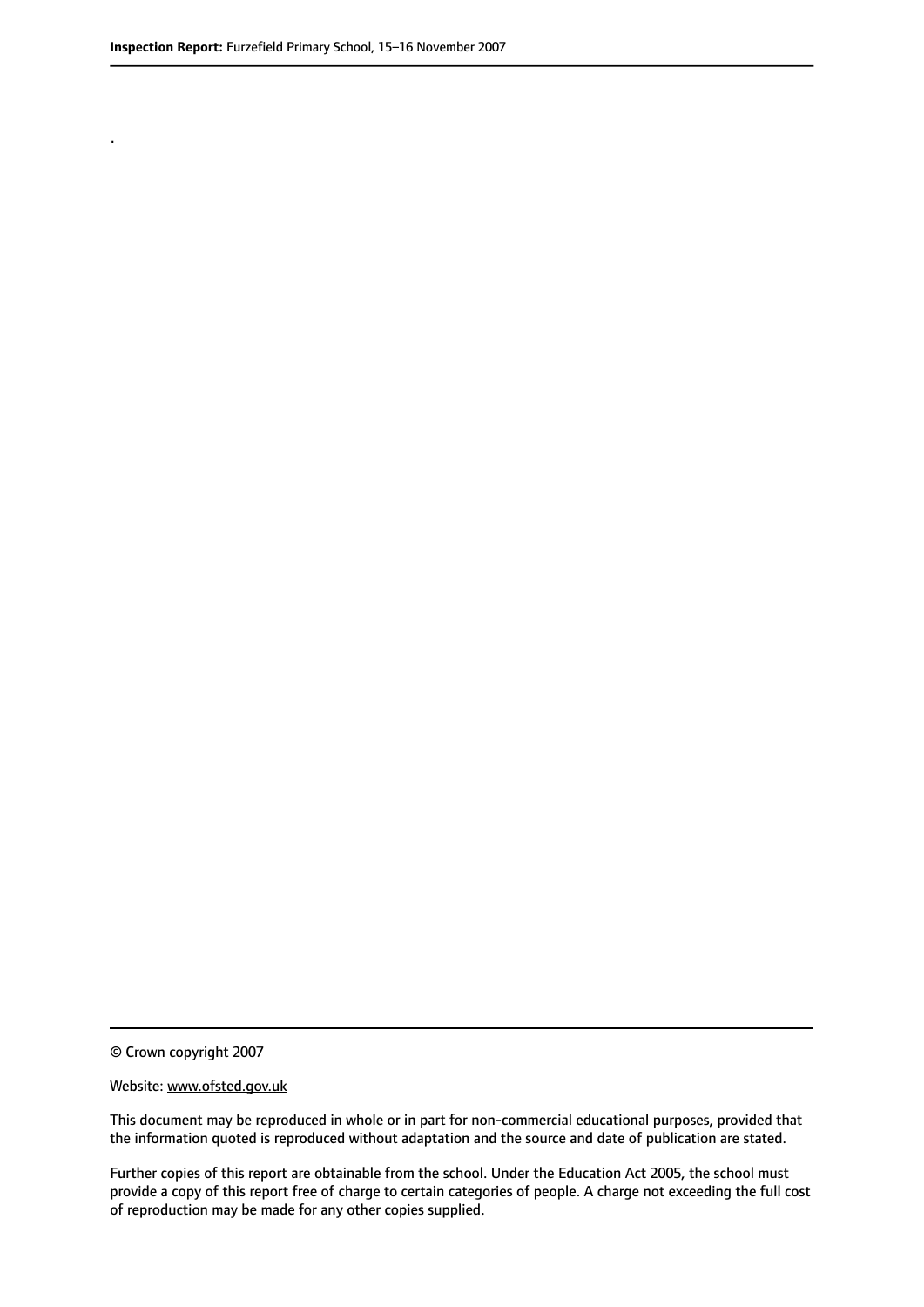# **Introduction**

The inspection was carried out by three Additional Inspectors.

## **Description of the school**

The school is larger than most primary schools. The percentages of pupils entitled to free school meals, or who are learning English as an additional language and those who come from minority ethnic groups are broadly similar to national averages. The proportions of pupils identified as having learning difficulties and disabilities are above the national average. A purpose-built Specialist Learning Difficulties Centre for up to eighteen pupils aged 7 - 11 opened on the school site in autumn 2004. The school has achieved Investors in People status, holds the Basic Skills mark, the Healthy School Award and has recently gained the intermediate International Award for developing internationalism.

#### **Key for inspection grades**

| Grade 1 | Outstanding  |
|---------|--------------|
| Grade 2 | Good         |
| Grade 3 | Satisfactory |
| Grade 4 | Inadequate   |
|         |              |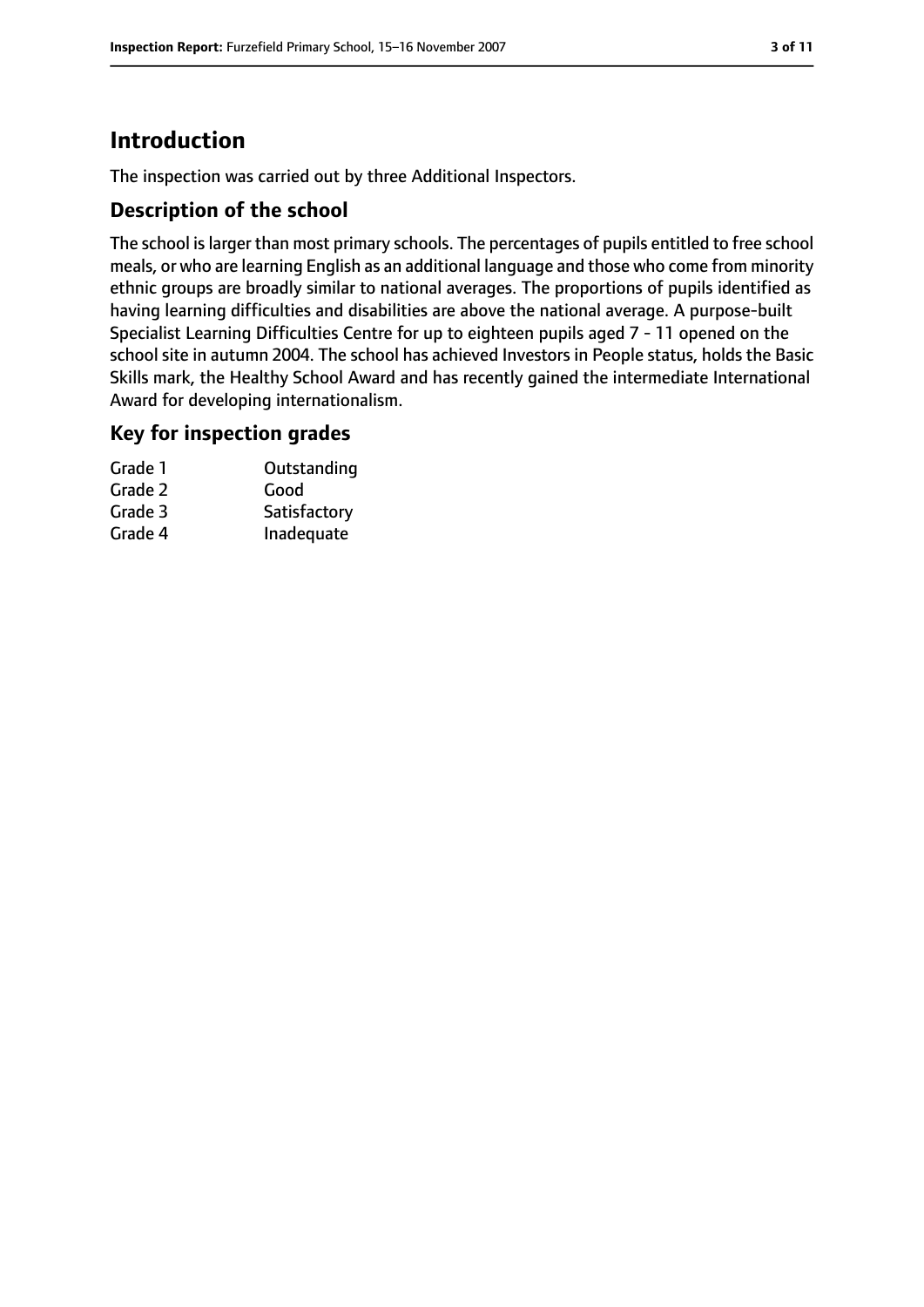# **Overall effectiveness of the school**

#### **Grade: 3**

This is a welcoming and inclusive school. It provides a satisfactory quality of education. Great emphasis is placed on displaying and celebrating pupils' work and in providing a stimulating learning environment. Pupils feel valued and respected by their teachers and support staff. Relationships are good. Pupils are happy, behave well and enjoy their learning. Their personal development is good.

Pupils feel safe because the pastoral care is good and all safeguarding, health and safety requirements are met. However, care, support and guidance are satisfactory because systems for monitoring pupils' progress and the standards they achieve are not fully established. Most pupils do not know their targets for improvement or receive sufficient guidance on how to improve their work. Consequently, standards by the end of Year 6 could be higher especially in mathematics and science.

Nevertheless, pupils' achievement is satisfactory. The vast majority of pupils enter Year 1 with skills and knowledge similar to those expected for their age. By the end of Year 2, standards are broadly average, but not all pupils reach the levels they should in reading. At the end of Year 6, standards remain broadly average. In 2007, standards were similar to those nationally in English but below in science and exceptionally low in mathematics. Currently pupils are making sound progress and standards are broadly in line with expectations. Pupils who speak English as an additional language and those with learning difficulties are progressing well especially in Years 3 - 6. This is because their needs are identified clearly and they receive well-targeted support. The support offered to pupils in the Learning Centre is particularly effective, enabling them to make good progress.

The curriculum is satisfactory. Recent revisions ensure pupils are engaged in their learning. There is a focus on practical activities and the use of the electronic white boards to make the lessons more interesting. Whilst there is some, there is not enough good teaching. Overall, the quality of teaching is satisfactory. Teachers use questioning techniques effectively and are starting to use assessment information to plan their work in order to help pupils in their learning. Teaching and learning is better in English because teachers have better subject knowledge and provide pupils with more guidance to improve their work.

Leadership and management are satisfactory. The senior leadership team works together as a close partnership. Their complimentary skills provide an increasingly clear direction for the development of this inclusive school. Middle managers are developing their roles satisfactorily and have a clear view of how to bring about improvements. Governors are supportive and contribute much to the development of the school. This includes contributing to the planning of a children's centre. However, leaders and managers at all levels have not analysed with sufficient rigour the information on standards pupils achieve. Nevertheless, given the recent improvements in the quality of provision, the school has sound capacity for further improvement.

## **Effectiveness of the Foundation Stage**

#### **Grade: 2**

The learning experiences for the youngest children in the school are good. The vast majority enter the nursery with skills and knowledge below those expected for their age especially in communication, language and literacy. They settle quickly into school, and become happy and confident learners. In the Nursery and Reception classes, the children make good progress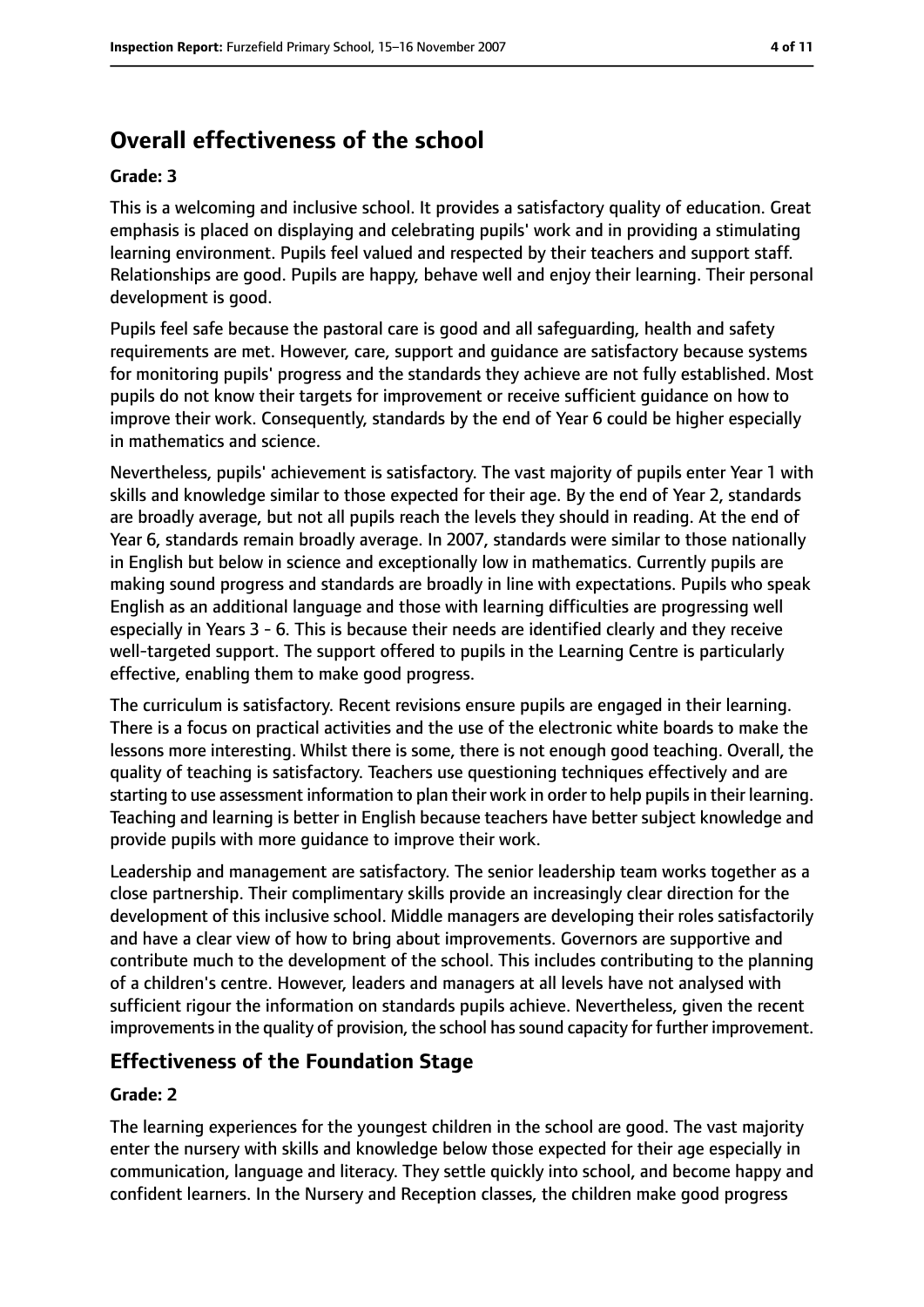because the teaching and the curriculum are good. Effective use is made of the indoor and outdoor areas to ensure the children are provided with a stimulating curriculum that is well matched to their needs. Children's progress is carefully monitored and they are tactically guided through a series of activities that promotes their learning and encourages their independence. The outdoor area is used well to promote their physical well-being and knowledge about the world around them. As a result, the vast majority of the children attain the expected levels by the end of the Reception class. Their achievement is good. The Foundation Stage is well managed; planning is good; the teachers and support staff work together well. However, there are occasions when some children, particularly the higher attaining, are not challenged sufficiently.

## **What the school should do to improve further**

- Improve pupils' achievement and raise standards in mathematics and science, by improving the quality and consistency in teaching.
- Raise expectations by making better use of assessment to plan lessons; setting clear targets and by ensuring pupils know what they have to do to improve their work.
- Ensure leaders and managers at all levels undertake a more rigorous approach to analysing the work of the school.

A small proportion of schools whose overall effectiveness is judged satisfactory but which have areas of underperformance will receive a monitoring visit by an Ofsted inspector before their next section 5 inspection.

# **Achievement and standards**

#### **Grade: 3**

Overall, pupils make sound progress in Years 1 to 6. Current standards in Year 2 are broadly in line with expectations in reading, writing and mathematics. In 2007, standards at the end of Year 2 were similar to those achieved nationally in writing and mathematics but below average in reading. In 2007, standards in Year 6 in English were in line with the national average. However, standards in science were below average and exceptionally low in mathematics. In mathematics, the standards reached by the girls were very low. Pupils with learning difficulties attained higher standards than similar groups nationally. The below average results to some extent can be attributed to the number of pupils joining the school with poor mathematical skills and a lack of scientific knowledge. Coupled with weaknesses in teaching mathematics and science this has resulted in many pupils making barely adequate progress and not attaining the expected levels. However, with the support of the local authority, improvements are being made to the curriculum and the teaching of mathematics and science. Standards in the current Year 6 are broadly in line with expectations. Pupils' achievement is satisfactory overall.

# **Personal development and well-being**

#### **Grade: 2**

Pupils' spiritual, moral, social and cultural development is good. Pupils are developing a good understanding of different religious festivals and cultures. In reflecting upon friendship, older pupils understand a good deal about human feelings and emotions. Pupils say about their school, 'It is like a holiday where you get to learn; some lessons can be hard but it's fun'. Pupils are keen to talk about their work. They know about being healthy, the importance of eating fruit, drinking water and being active. They feel very safe and eagerly explain the use of the 'worry box'. They make a good contribution to the school and local community. Younger pupils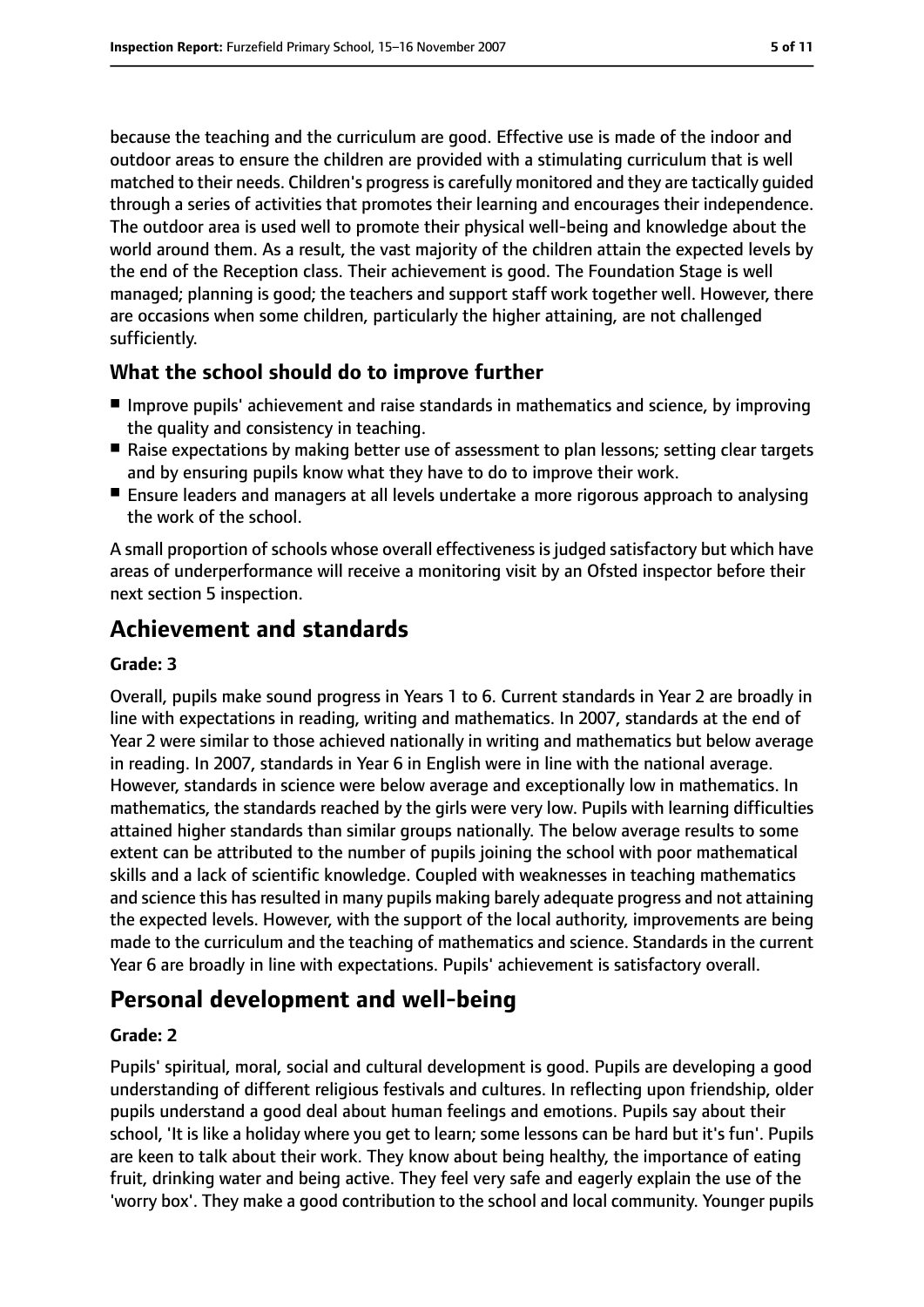are well looked after by their 'buddy' and pupils are keen to be a member of the school council. They raise funds for the Poppy Appeal, Age Concern and other charities. Attendance has improved although figures remain below average; it is satisfactory overall. The preparation for the next stage in their education is satisfactory.

# **Quality of provision**

## **Teaching and learning**

#### **Grade: 3**

Teachers and teaching assistants work together well. They use resources effectively to provide practical activities to ensure pupils are involved and enjoy their learning. Good use is made of the electronic white boards to engage pupils and make lessons interesting. Teachers encourage the pupils and warmly praise their efforts. As a result, pupils have positive attitudes to their learning. In the better lessons, there is a clear focus and teachers share the purpose of the lesson so that pupils know what they have to do. However, teachers do not always clearly identify what pupils are to learn or refer to success criteria. Occasionally, the work for some pupils is insufficiently challenging because teachers have not used their knowledge of the pupils' prior learning when planning the lesson. The good support for pupils with learning difficulties and those learning English as an additional language helps the children in these groups to make good progress.

## **Curriculum and other activities**

#### **Grade: 3**

Careful thought has gone into curricular planning to ensure that all subjects are covered satisfactorily and that wherever possible, links are being developed between subjects. The mathematics curriculum has been reviewed and modified and now includes more practical activities. However, planning does not always take sufficient account of the needs of pupils of differing abilities and this affects their progress, particularly in mathematics and science. The curriculum in the Learning Centre caters particularly well for the pupils by giving them stimulating, manageable and useful work, which is well matched to their academic and personal needs. Other pupils who need extra help with their learning are well supported through a suitable range of learning programmes. However, a specific programme of challenging activities for pupils that are more able has yet to be established. A good range of after school clubs, visits, and visitors to the school supports the curriculum effectively. These opportunities extend pupils' knowledge and contribute well to their personal development.

#### **Care, guidance and support**

#### **Grade: 3**

Parents are pleased with the care their children receive. One wrote, 'The level of care is consistently high'. Pupils say they feel safe and know who to turn to if they are worried. There are good links with other specialist agencies. Effective support is given to pupils with learning difficulties, and those who have emotional and behavioural needs. The school's family support worker and play therapist sensitively support vulnerable pupils and those most at risk. However, academic guidance is not as strong. There are some examples of good marking in English and pupils are given clear guidance on how to improve their work but this is not consistent in all classes and in other subjects. Systems for recording and tracking pupils' progress are only just being established. Teachers are beginning to use the information satisfactorily to identify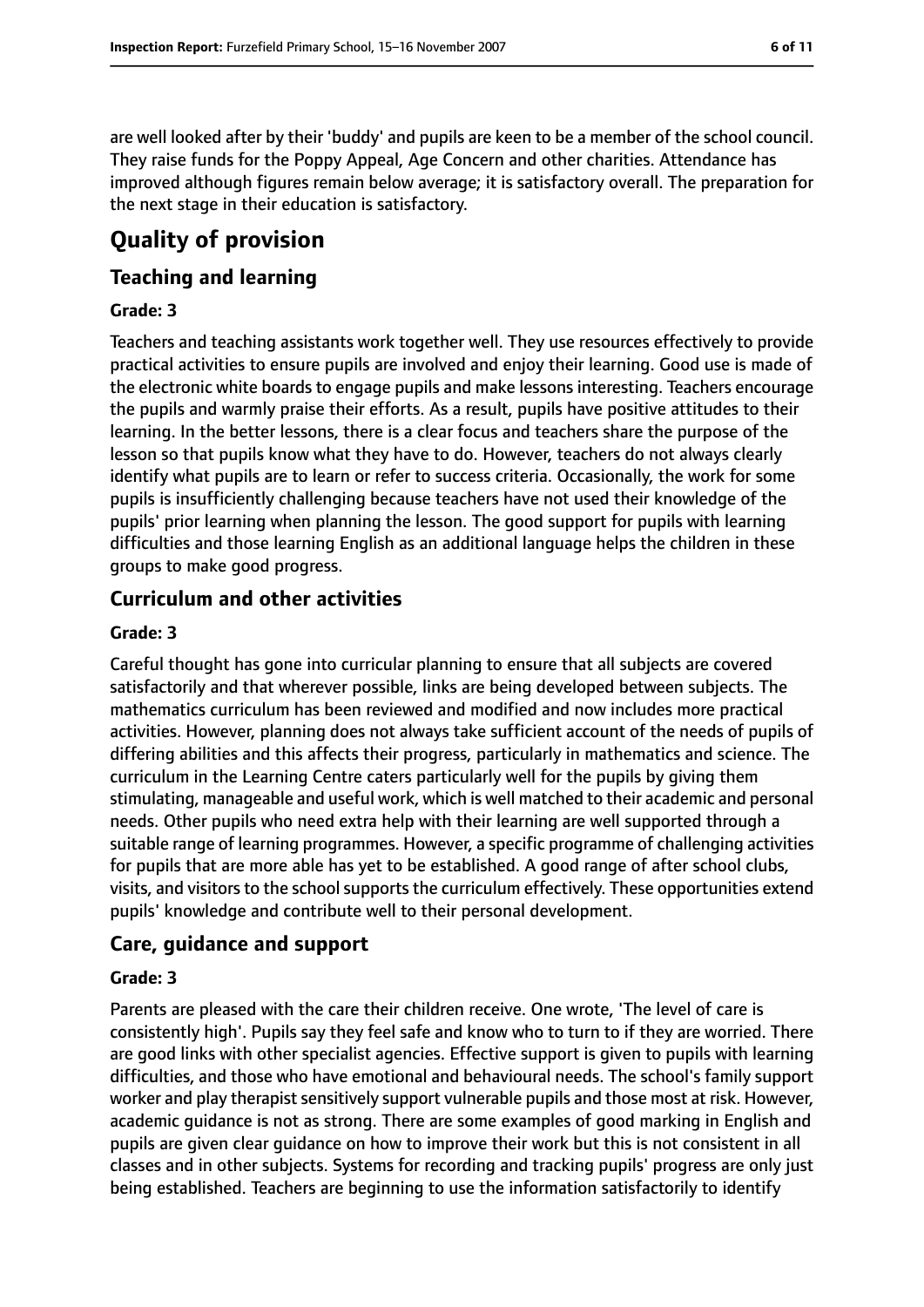pupils' needs but this is inconsistent across the school. Year group age related expectations have recently been introduced but many pupils do not know their targets.

# **Leadership and management**

#### **Grade: 3**

Senior leaders work effectively with outside agencies to improve provision. They are developing a clearer and more insightful view of how the school can improve further. This is reflected in the school improvement plan, which is based on a sound evaluation of the school's performance. It focuses on raising standards but the links to the school's suitably challenging statutory targets are not evident. The plan does not contain clear criteria for measuring its success. Subject coordinators have a sound overview of the school's performance. They are beginning to focus on identifying strategies to raise standards. This is being undertaken though the introduction of sound assessment procedures and more rigorous monitoring of teaching and learning. Governors have a reasonable understanding of the school. They are supportive and working hard to promote links with the community and have contributed much to the plans to improve the building and develop a children's centre. However, they do not challenge the school sufficiently by asking searching questions relating to standards.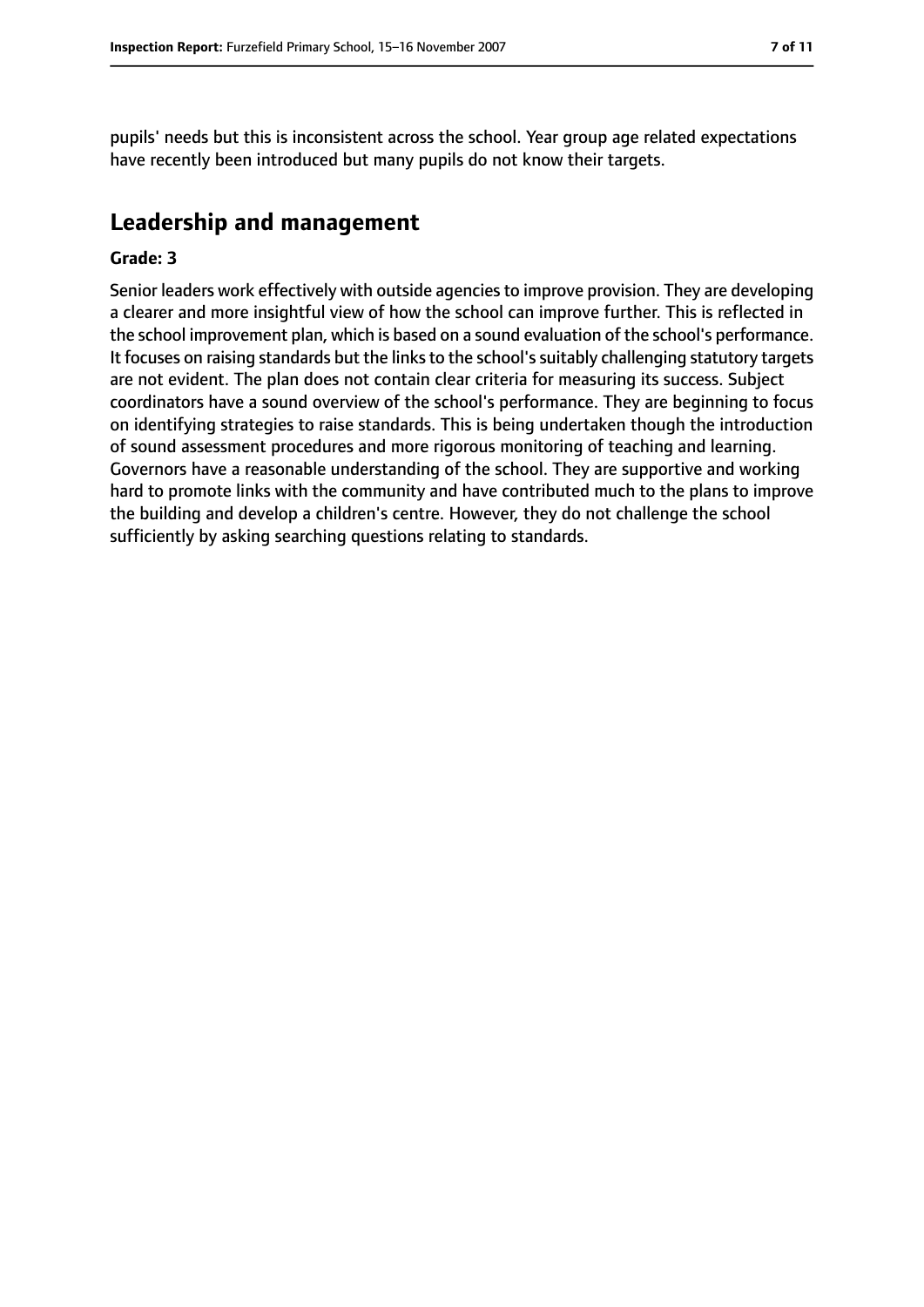**Any complaints about the inspection or the report should be made following the procedures set out in the guidance 'Complaints about school inspection', which is available from Ofsted's website: www.ofsted.gov.uk.**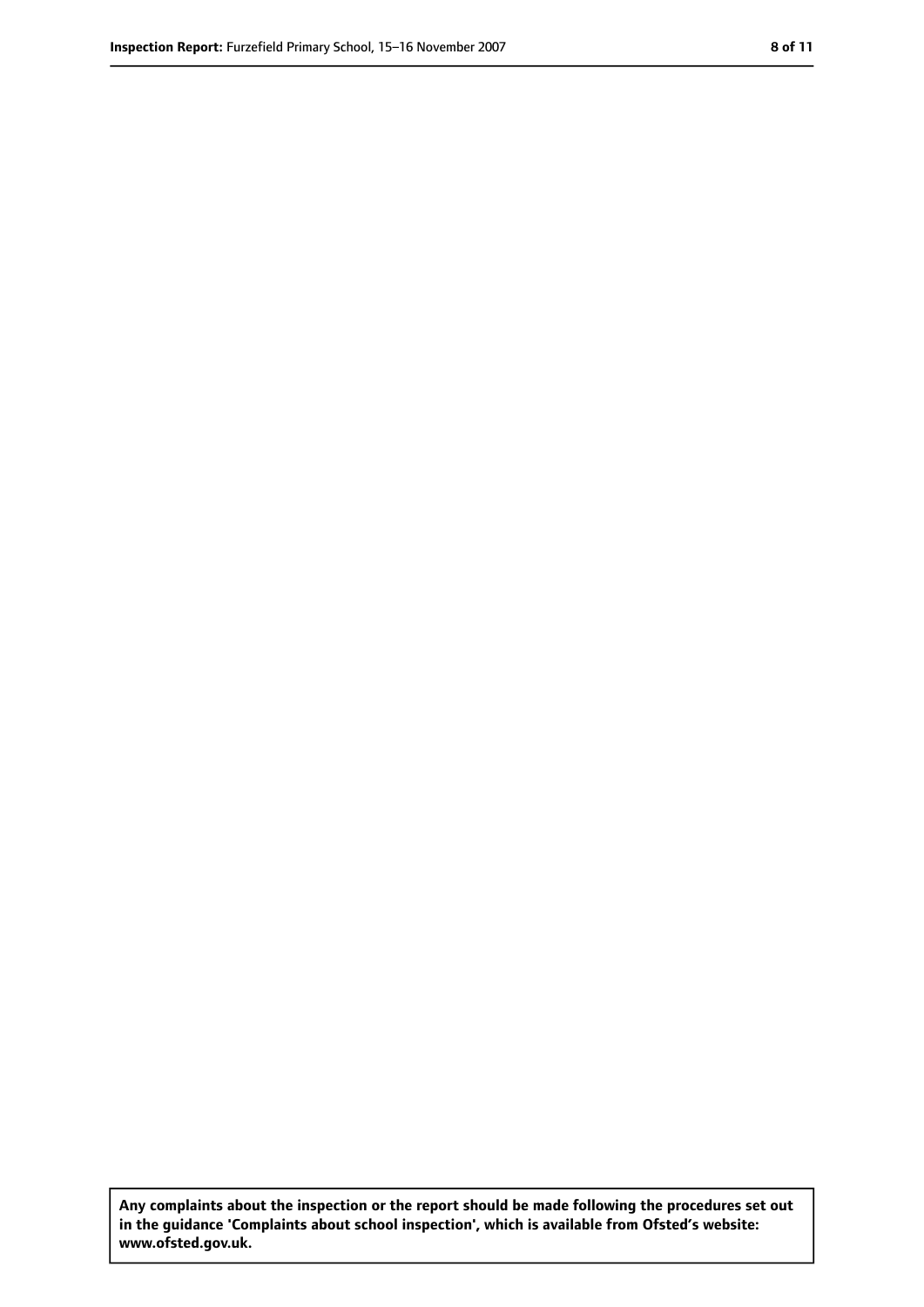# **Inspection judgements**

| $^{\backprime}$ Key to judgements: grade 1 is outstanding, grade 2 good, grade 3 satisfactory, and | <b>School</b>  |
|----------------------------------------------------------------------------------------------------|----------------|
| l  arade 4 inadequate                                                                              | <b>Overall</b> |

# **Overall effectiveness**

| How effective, efficient and inclusive is the provision of education, integrated<br>care and any extended services in meeting the needs of learners? |     |
|------------------------------------------------------------------------------------------------------------------------------------------------------|-----|
| Effective steps have been taken to promote improvement since the last<br>inspection                                                                  | Yes |
| How well does the school work in partnership with others to promote learners'<br>well-being?                                                         |     |
| The effectiveness of the Foundation Stage                                                                                                            |     |
| The capacity to make any necessary improvements                                                                                                      |     |

## **Achievement and standards**

| How well do learners achieve?                                                                               |  |
|-------------------------------------------------------------------------------------------------------------|--|
| The standards <sup>1</sup> reached by learners                                                              |  |
| How well learners make progress, taking account of any significant variations between<br>groups of learners |  |
| How well learners with learning difficulties and disabilities make progress                                 |  |

## **Personal development and well-being**

| How good is the overall personal development and well-being of the<br>learners?                                  |  |
|------------------------------------------------------------------------------------------------------------------|--|
| The extent of learners' spiritual, moral, social and cultural development                                        |  |
| The extent to which learners adopt healthy lifestyles                                                            |  |
| The extent to which learners adopt safe practices                                                                |  |
| How well learners enjoy their education                                                                          |  |
| The attendance of learners                                                                                       |  |
| The behaviour of learners                                                                                        |  |
| The extent to which learners make a positive contribution to the community                                       |  |
| How well learners develop workplace and other skills that will contribute to<br>their future economic well-being |  |

## **The quality of provision**

| How effective are teaching and learning in meeting the full range of the<br>learners' needs?          |  |
|-------------------------------------------------------------------------------------------------------|--|
| How well do the curriculum and other activities meet the range of needs<br>and interests of learners? |  |
| How well are learners cared for, guided and supported?                                                |  |

 $^1$  Grade 1 - Exceptionally and consistently high; Grade 2 - Generally above average with none significantly below average; Grade 3 - Broadly average to below average; Grade 4 - Exceptionally low.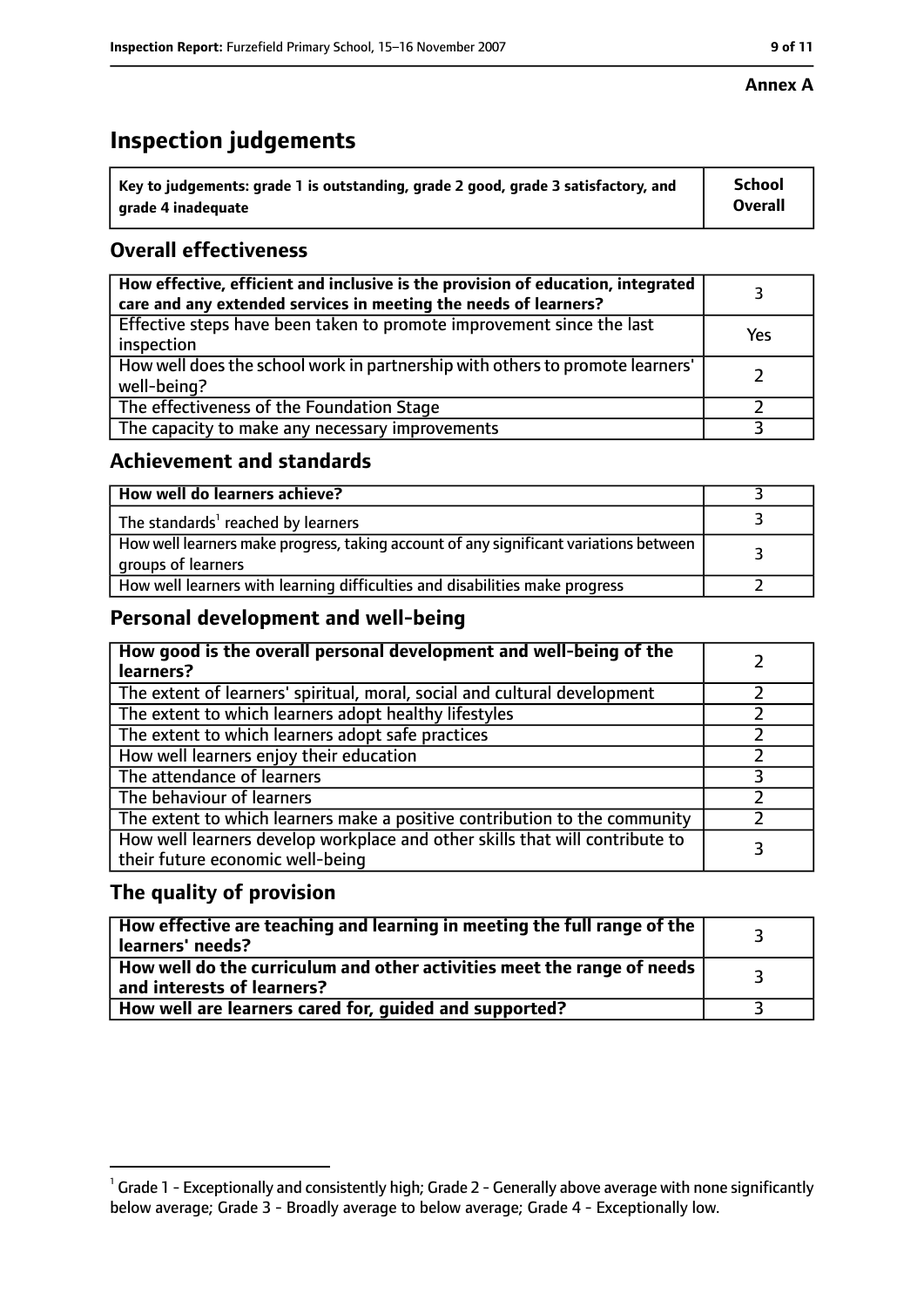# **Leadership and management**

| How effective are leadership and management in raising achievement<br>and supporting all learners?                                              |     |
|-------------------------------------------------------------------------------------------------------------------------------------------------|-----|
| How effectively leaders and managers at all levels set clear direction leading<br>to improvement and promote high quality of care and education |     |
| How effectively leaders and managers use challenging targets to raise standards                                                                 | 3   |
| The effectiveness of the school's self-evaluation                                                                                               |     |
| How well equality of opportunity is promoted and discrimination tackled so<br>that all learners achieve as well as they can                     | 3   |
| How effectively and efficiently resources, including staff, are deployed to<br>achieve value for money                                          | 3   |
| The extent to which governors and other supervisory boards discharge their<br>responsibilities                                                  | 3   |
| Do procedures for safequarding learners meet current government<br>requirements?                                                                | Yes |
| Does this school require special measures?                                                                                                      | No  |
| Does this school require a notice to improve?                                                                                                   | No  |